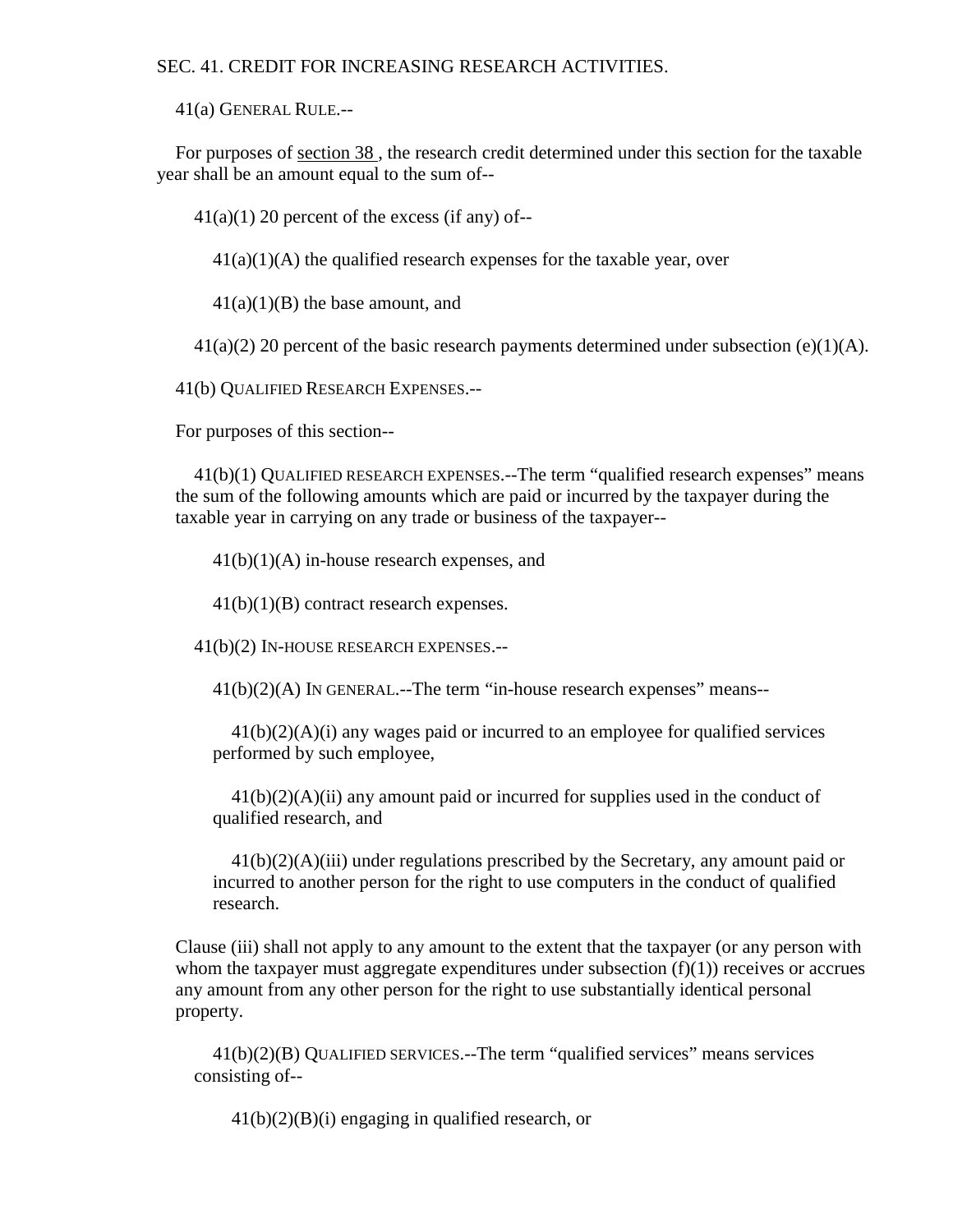$41(b)(2)(B)(ii)$  engaging in the direct supervision or direct support of research activities which constitute qualified research.

If substantially all of the services performed by an individual for the taxpayer during the taxable year consists of services meeting the requirements of clause (i) or (ii), the term "qualified services" means all of the services performed by such individual for the taxpayer during the taxable year.

41(b)(2)(C) SUPPLIES.--The term "supplies" means any tangible property other than--

 $41(b)(2)(C)(i)$  land or improvements to land, and

 $41(b)(2)(C)(ii)$  property of a character subject to the allowance for depreciation.

41(b)(2)(D) WAGES.--

 41(b)(2)(D)(i) IN GENERAL.--The term "wages" has the meaning given such term by section 3401(a) .

41(b)(2)(D)(ii) SELF-EMPLOYED INDIVIDUALS AND OWNER-EMPLOYEES.--In the case of an employee (within the meaning of section  $401(c)(1)$ ), the term "wages" includes the earned income (as defined in section  $401(c)(2)$ ) of such employee.

41(b)(2)(D)(iii) EXCLUSION FOR WAGES TO WHICH WORK OPPORTUNITY CREDIT APPLIES.--The term "wages" shall not include any amount taken into account in determining the work opportunity credit under section 51(a) .

41(b)(3) CONTRACT RESEARCH EXPENSES.--

41(b)(3)(A) IN GENERAL.--The term "contract research expenses" means 65 percent of any amount paid or incurred by the taxpayer to any person (other than an employee of the taxpayer) for qualified research.

41(b)(3)(B) PREPAID AMOUNTS.--If any contract research expenses paid or incurred during any taxable year are attributable to qualified research to be conducted after the close of such taxable year, such amount shall be treated as paid or incurred during the period during which the qualified research is conducted.

41(b)(3)(C) AMOUNTS PAID TO CERTAIN RESEARCH CONSORTIA.--

 $41(b)(3)(C)(i)$  IN GENERAL.--Subparagraph (A) shall be applied by substituting "75 percent" for "65 percent" with respect to amounts paid or incurred by the taxpayer to a qualified research consortium for qualified research on behalf of the taxpayer and 1 or more unrelated taxpayers. For purposes of the preceding sentence, all persons treated as a single employer under subsection (a) or (b) of section 52 shall be treated as related taxpayers.

41(b)(3)(C)(ii) QUALIFIED RESEARCH CONSORTIUM.--The term "qualified research consortium" means any organization which--

 $41(b)(3)(C)(ii)(I)$  is described in section  $501(c)(3)$  or  $501(c)(6)$  and is exempt from tax under section 501(a) ,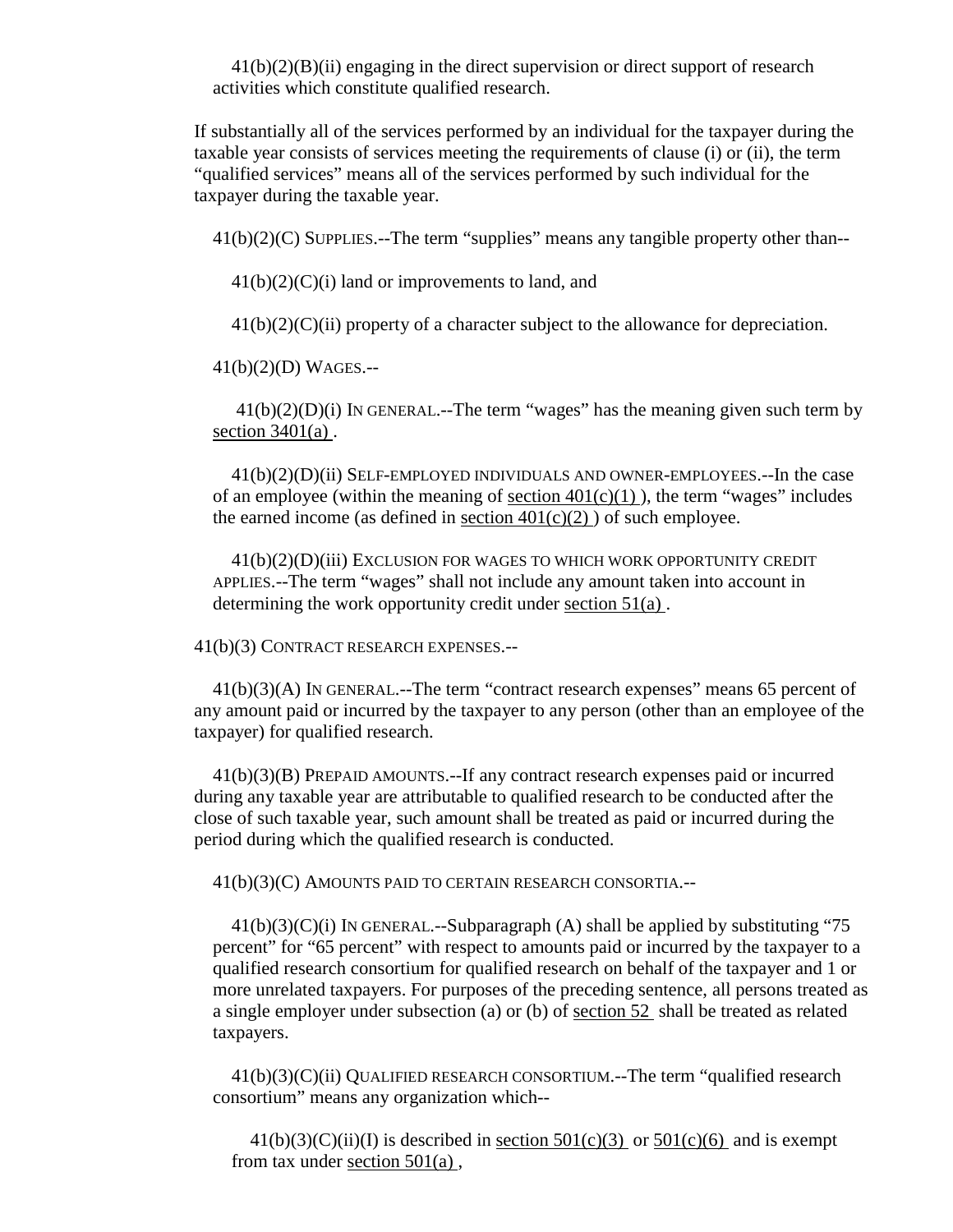$41(b)(3)(C)(ii)(II)$  is organized and operated primarily to conduct scientific research, and

 $41(b)(3)(C)(ii)(III)$  is not a private foundation.

41(b)(4) TRADE OR BUSINESS REQUIREMENT DISREGARDED FOR IN-HOUSE RESEARCH EXPENSES OF CERTAIN STARTUP VENTURES.--In the case of in-house research expenses, a taxpayer shall be treated as meeting the trade or business requirement of paragraph (1) if, at the time such in-house research expenses are paid or incurred, the principal purpose of the taxpayer in making such expenditures is to use the results of the research in the active conduct of a future trade or business--

 $41(b)(4)(A)$  of the taxpayer, or

41(b)(4)(B) of 1 or more other persons who with the taxpayer are treated as a single taxpayer under subsection  $(f)(1)$ .

41(c) BASE AMOUNT.--

41(c)(1) IN GENERAL.--The term "base amount" means the product of--

 $41(c)(1)(A)$  the fixed-base percentage, and

 $41(c)(1)(B)$  the average annual gross receipts of the taxpayer for the 4 taxable years preceding the taxable year for which the credit is being determined (hereinafter in this subsection referred to as the "credit year").

41(c)(2) MINIMUM BASE AMOUNT.--In no event shall the base amount be less than 50 percent of the qualified research expenses for the credit year.

41(c)(3) FIXED-BASE PERCENTAGE.--

 $41(c)(3)(A)$  In GENERAL.--Except as otherwise provided in this paragraph, the fixedbase percentage is the percentage which the aggregate qualified research expenses of the taxpayer for taxable years beginning after December 31, 1983, and before January 1, 1989, is of the aggregate gross receipts of the taxpayer for such taxable years.

41(c)(3)(B) START-UP COMPANIES.--

41(c)(3)(B)(i) TAXPAYERS TO WHICH SUBPARAGRAPH APPLIES.--The fixed-base percentage shall be determined under this subparagraph if--

 $41(c)(3)(B)(i)$  the first taxable year in which a taxpayer had both gross receipts and qualified research expenses begins after December 31, 1983, or

 $41(c)(3)(B)(i)(II)$  there are fewer than 3 taxable years beginning after December 31, 1983, and before January 1, 1989, in which the taxpayer had both gross receipts and qualified research expenses.

 $41(c)(3)(B)(ii)$  FIXED-BASE PERCENTAGE.--In a case to which this subparagraph applies, the fixed-base percentage is--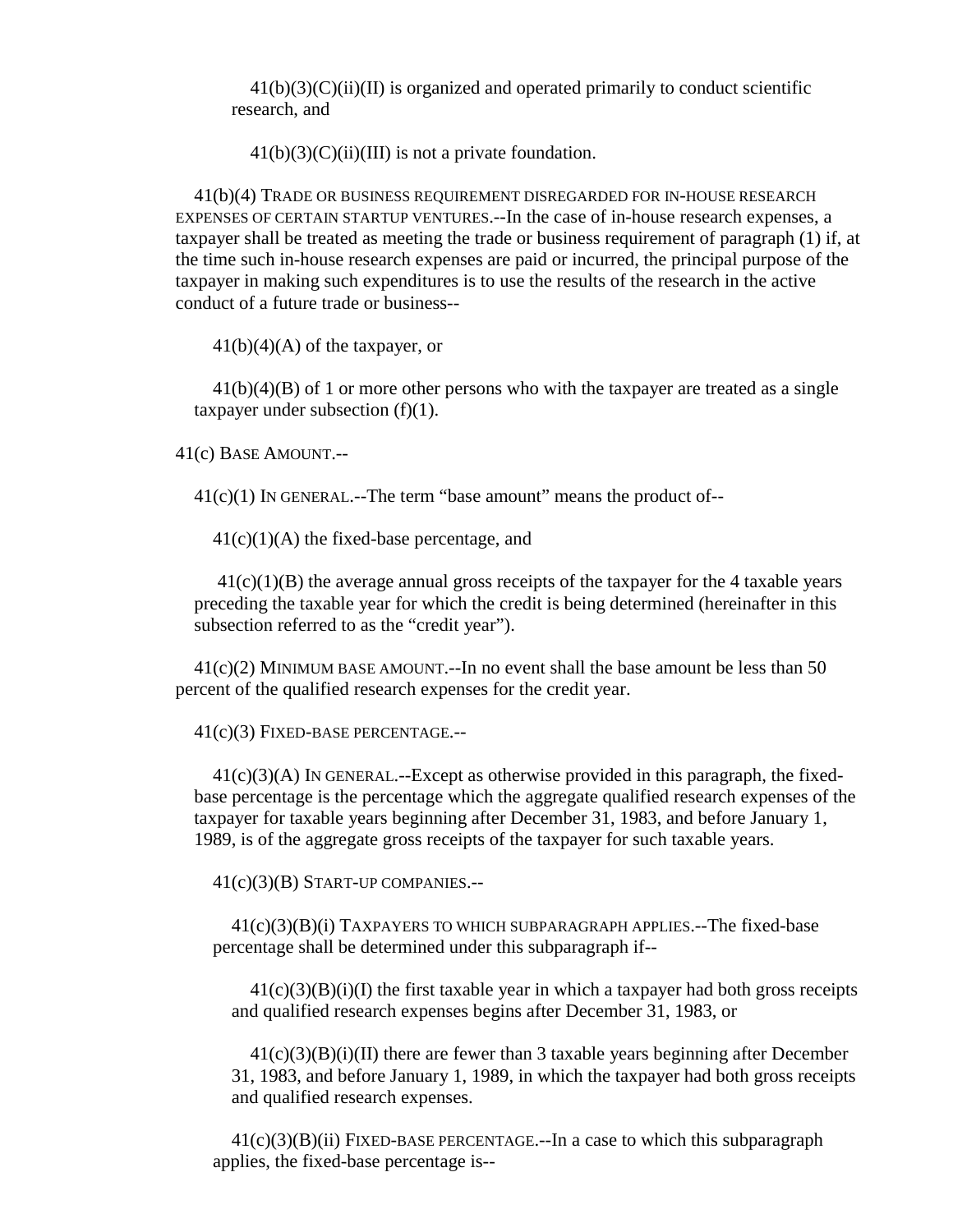$41(c)(3)(B)(ii)(I)$  3 percent for each of the taxpayer's 1st 5 taxable years beginning after December 31, 1993, for which the taxpayer has qualified research expenses,

 $41(c)(3)(B)(ii)(II)$  in the case of the taxpayer's 6th such taxable year, 1/6 of the percentage which the aggregate qualified research expenses of the taxpayer for the 4th and 5th such taxable years is of the aggregate gross receipts of the taxpayer for such years,

 $41(c)(3)(B)(ii)(III)$  in the case of the taxpayer's 7th such taxable year,  $1/3$  of the percentage which the aggregate qualified research expenses of the taxpayer for the 5th and 6th such taxable years is of the aggregate gross receipts of the taxpayer for such years,

 $41(c)(3)(B)(ii)(IV)$  in the case of the taxpayer's 8th such taxable year,  $1/2$  of the percentage which the aggregate qualified research expenses of the taxpayer for the 5th, 6th, and 7th such taxable years is of the aggregate gross receipts of the taxpayer for such years,

 $41(c)(3)(B)(ii)(V)$  in the case of the taxpayer's 9th such taxable year, 2/3 of the percentage which the aggregate qualified research expenses of the taxpayer for the 5th, 6th, 7th, and 8th such taxable years is of the aggregate gross receipts of the taxpayer for such years,

 $41(c)(3)(B)(ii)(VI)$  in the case of the taxpayer's 10th such taxable year, 5/6 of the percentage which the aggregate qualified research expenses of the taxpayer for the 5th, 6th, 7th, 8th, and 9th such taxable years is of the aggregate gross receipts of the taxpayer for such years, and

 $41(c)(3)(B)(ii)(VII)$  for taxable years thereafter, the percentage which the aggregate qualified research expenses for any 5 taxable years selected by the taxpayer from among the 5th through the 10th such taxable years is of the aggregate gross receipts of the taxpayer for such selected years.

41(c)(3)(B)(iii) TREATMENT OF DE MINIMIS AMOUNTS OF GROSS RECEIPTS AND QUALIFIED RESEARCH EXPENSES.--The Secretary may prescribe regulations providing that de minimis amounts of gross receipts and qualified research expenses shall be disregarded under clauses (i) and (ii).

 $41(c)(3)(C)$  MAXIMUM FIXED-BASE PERCENTAGE.--In no event shall the fixed-base percentage exceed 16 percent.

 $41(c)(3)(D)$  ROUNDING.--The percentages determined under subparagraphs (A) and (B)(ii) shall be rounded to the nearest 1/100th of 1 percent.

41(c)(4) ELECTION OF ALTERNATIVE INCREMENTAL CREDIT.--

 $41(c)(4)(A)$  In GENERAL.--At the election of the taxpayer, the credit determined under subsection  $(a)(1)$  shall be equal to the sum of--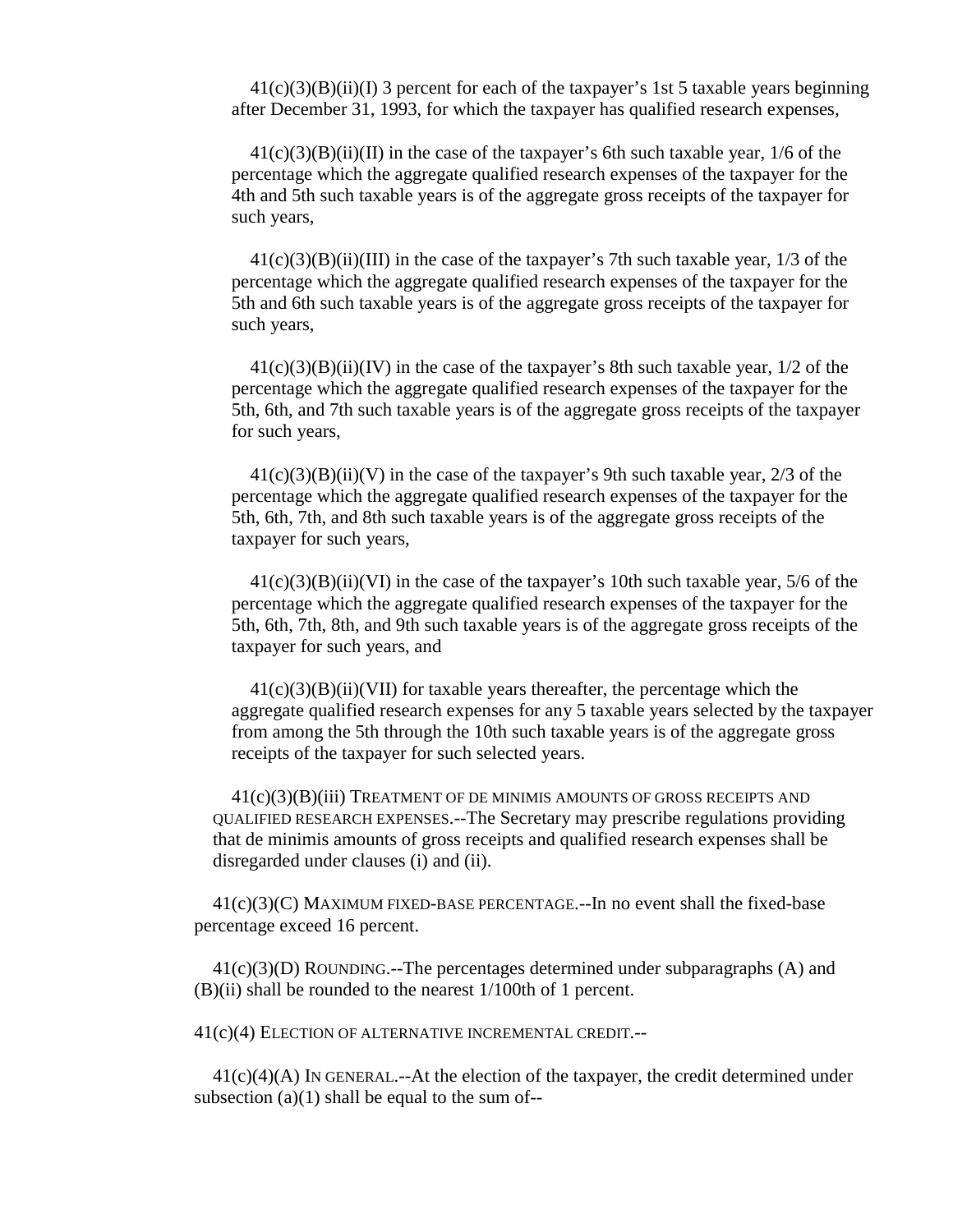$41(c)(4)(A)(i)$  2.65 percent of so much of the qualified research expenses for the taxable year as exceeds 1 percent of the average described in subsection  $(c)(1)(B)$  but does not exceed 1.5 percent of such average,

 $41(c)(4)(A)(ii)$  3.2 percent of so much of such expenses as exceeds 1.5 percent of such average but does not exceed 2 percent of such average, and

41(c)(4)(A)(iii) 3.75 percent of so much of such expenses as exceeds 2 percent of such average.

41(c)(4)(B) ELECTION.--An election under this paragraph shall apply to the taxable year for which made and all succeeding taxable years unless revoked with the consent of the Secretary.

41(c)(5) CONSISTENT TREATMENT OF EXPENSES REQUIRED.--

41(c)(5)(A) IN GENERAL.--Notwithstanding whether the period for filing a claim for credit or refund has expired for any taxable year taken into account in determining the fixed-base percentage, the qualified research expenses taken into account in computing such percentage shall be determined on a basis consistent with the determination of qualified research expenses for the credit year.

41(c)(5)(B) PREVENTION OF DISTORTIONS.--The Secretary may prescribe regulations to prevent distortions in calculating a taxpayer's qualified research expenses or gross receipts caused by a change in accounting methods used by such taxpayer between the current year and a year taken into account in computing such taxpayer's fixed-base percentage.

41(c)(6) GROSS RECEIPTS.--For purposes of this subsection, gross receipts for any taxable year shall be reduced by returns and allowances made during the taxable year. In the case of a foreign corporation, there shall be taken into account only gross receipts which are effectively connected with the conduct of a trade or business within the United States, the Commonwealth of Puerto Rico, or any possession of the United States.

41(d) QUALIFIED RESEARCH DEFINED.--

For purposes of this section--

 $41(d)(1)$  IN GENERAL.--The term "qualified research" means research--

 $41(d)(1)(A)$  with respect to which expenditures may be treated as expenses under section 174 ,

 $41(d)(1)(B)$  which is undertaken for the purpose of discovering information--

 $41(d)(1)(B)(i)$  which is technological in nature, and

 $41(d)(1)(B)(ii)$  the application of which is intended to be useful in the development of a new or improved business component of the taxpayer, and

 $41(d)(1)(C)$  substantially all of the activities of which constitute elements of a process of experimentation for a purpose described in paragraph (3).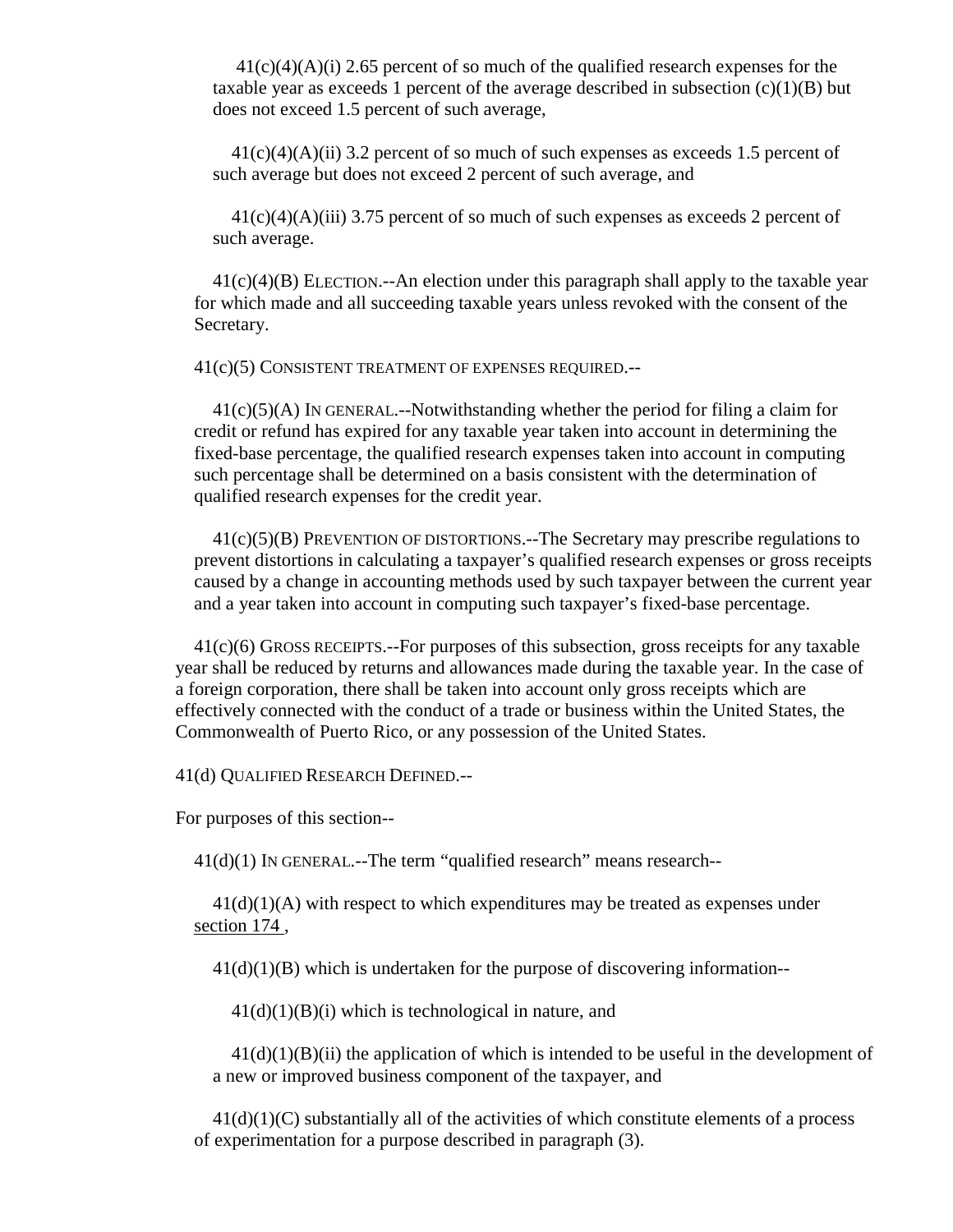Such term does not include any activity described in paragraph (4).

41(d)(2) TESTS TO BE APPLIED SEPARATELY TO EACH BUSINESS COMPONENT.--For purposes of this subsection--

41(d)(2)(A) IN GENERAL.--Paragraph (1) shall be applied separately with respect to each business component of the taxpayer.

41(d)(2)(B) BUSINESS COMPONENT DEFINED.--The term "business component" means any product, process, computer software, technique, formula, or invention which is to be--

 $41(d)(2)(B)(i)$  held for sale, lease, or license, or

 $41(d)(2)(B)(ii)$  used by the taxpayer in a trade or business of the taxpayer.

 41(d)(2)(C) SPECIAL RULE FOR PRODUCTION PROCESSES.--Any plant process, machinery, or technique for commercial production of a business component shall be treated as a separate business component (and not as part of the business component being produced).

41(d)(3) PURPOSES FOR WHICH RESEARCH MAY QUALIFY FOR CREDIT.--For purposes of paragraph  $(1)(C)$ --

41(d)(3)(A) IN GENERAL.--Research shall be treated as conducted for a purpose described in this paragraph if it relates to--

 $41(d)(3)(A)(i)$  a new or improved function,

 $41(d)(3)(A)(ii)$  performance, or

 $41(d)(3)(A)(iii)$  reliability or quality.

41(d)(3)(B) CERTAIN PURPOSES NOT QUALIFIED.--Research shall in no event be treated as conducted for a purpose described in this paragraph if it relates to style, taste, cosmetic, or seasonal design factors.

41(d)(4) ACTIVITIES FOR WHICH CREDIT NOT ALLOWED.--The term "qualified research" shall not include any of the following:

41(d)(4)(A) RESEARCH AFTER COMMERCIAL PRODUCTION.--Any research conducted after the beginning of commercial production of the business component.

41(d)(4)(B) ADAPTATION OF EXISTING BUSINESS COMPONENTS.--Any research related to the adaptation of an existing business component to a particular customer's requirement or need.

41(d)(4)(C) DUPLICATION OF EXISTING BUSINESS COMPONENT.--Any research related to the reproduction of an existing business component (in whole or in part) from a physical examination of the business component itself or from plans, blueprints, detailed specifications, or publicly available information with respect to such business component.

41(d)(4)(D) SURVEYS, STUDIES, ETC.--Any--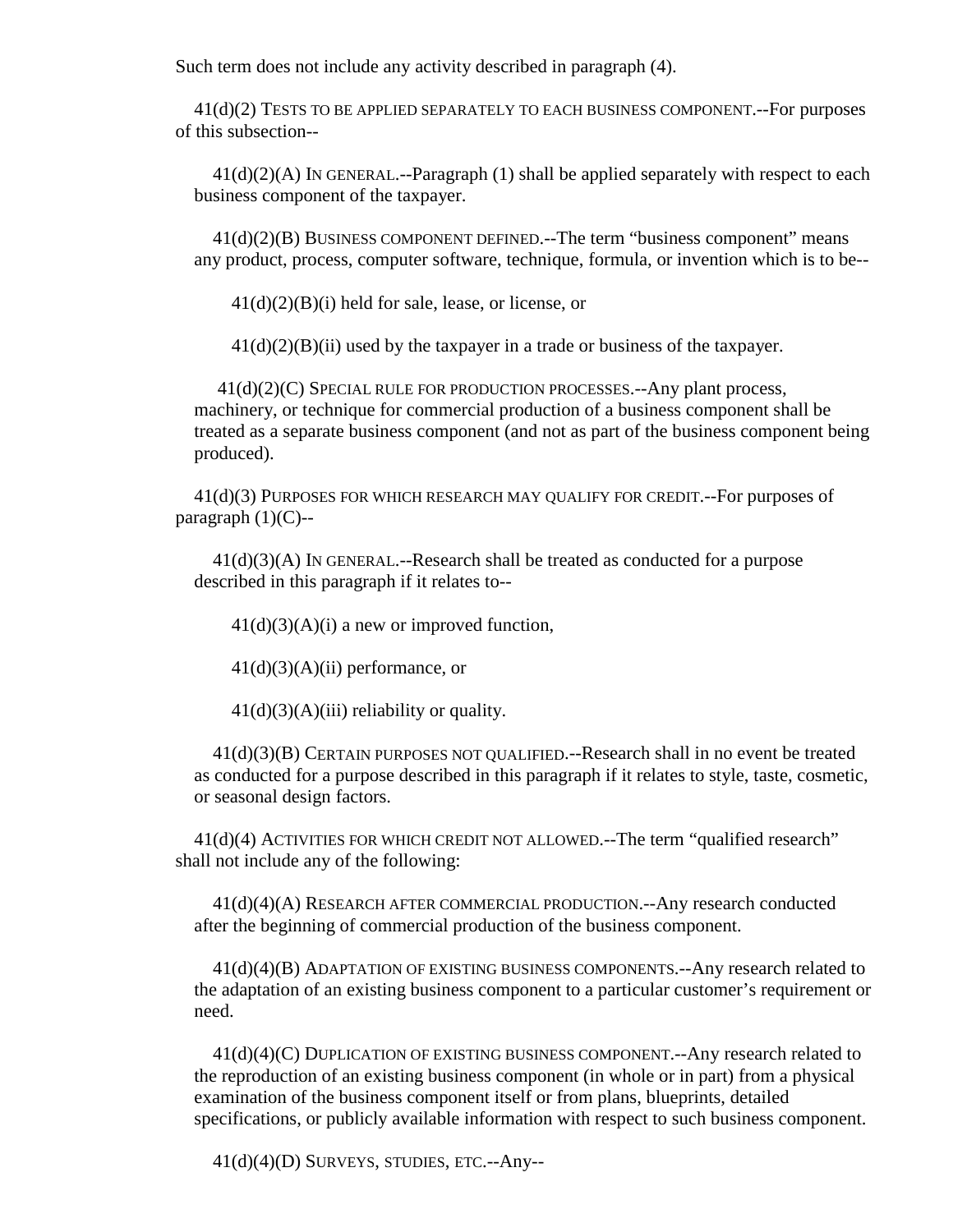$41(d)(4)(D)(i)$  efficiency survey,

 $41(d)(4)(D)(ii)$  activity relating to management function or technique,

 $41(d)(4)(D)(iii)$  market research, testing, or development (including advertising or promotions),

 $41(d)(4)(D)(iv)$  routine data collection, or

 $41(d)(4)(D)(v)$  routine or ordinary testing or inspection for quality control.

41(d)(4)(E) COMPUTER SOFTWARE.--Except to the extent provided in regulations, any research with respect to computer software which is developed by (or for the benefit of) the taxpayer primarily for internal use by the taxpayer, other than for use in--

 $41(d)(4)(E)(i)$  an activity which constitutes qualified research (determined with regard to this subparagraph), or

 $41(d)(4)(E)(ii)$  a production process with respect to which the requirements of paragraph (1) are met.

41(d)(4)(F) FOREIGN RESEARCH.--Any research conducted outside the United States, the Commonwealth of Puerto Rico, or any possession of the United States.

 $41(d)(4)(G)$  SOCIAL SCIENCES, ETC. $-$ Any research in the social sciences, arts, or humanities.

 $41(d)(4)(H)$  FUNDED RESEARCH.--Any research to the extent funded by any grant, contract, or otherwise by another person (or governmental entity).

41(e) CREDIT ALLOWABLE WITH RESPECT TO CERTAIN PAYMENTS TO QUALIFIED ORGANIZATIONS FOR BASIC RESEARCH.--

For purposes of this section--

41(e)(1) IN GENERAL.--In the case of any taxpayer who makes basic research payments for any taxable year--

 41(e)(1)(A) the amount of basic research payments taken into account under subsection  $(a)(2)$  shall be equal to the excess of--

 $41(e)(1)(A)(i)$  such basic research payments, over

 $41(e)(1)(A)(ii)$  the qualified organization base period amount, and

 $41(e)(1)(B)$  that portion of such basic research payments which does not exceed the qualified organization base period amount shall be treated as contract research expenses for purposes of subsection  $(a)(1)$ .

41(e)(2) BASIC RESEARCH PAYMENTS DEFINED.--For purposes of this subsection--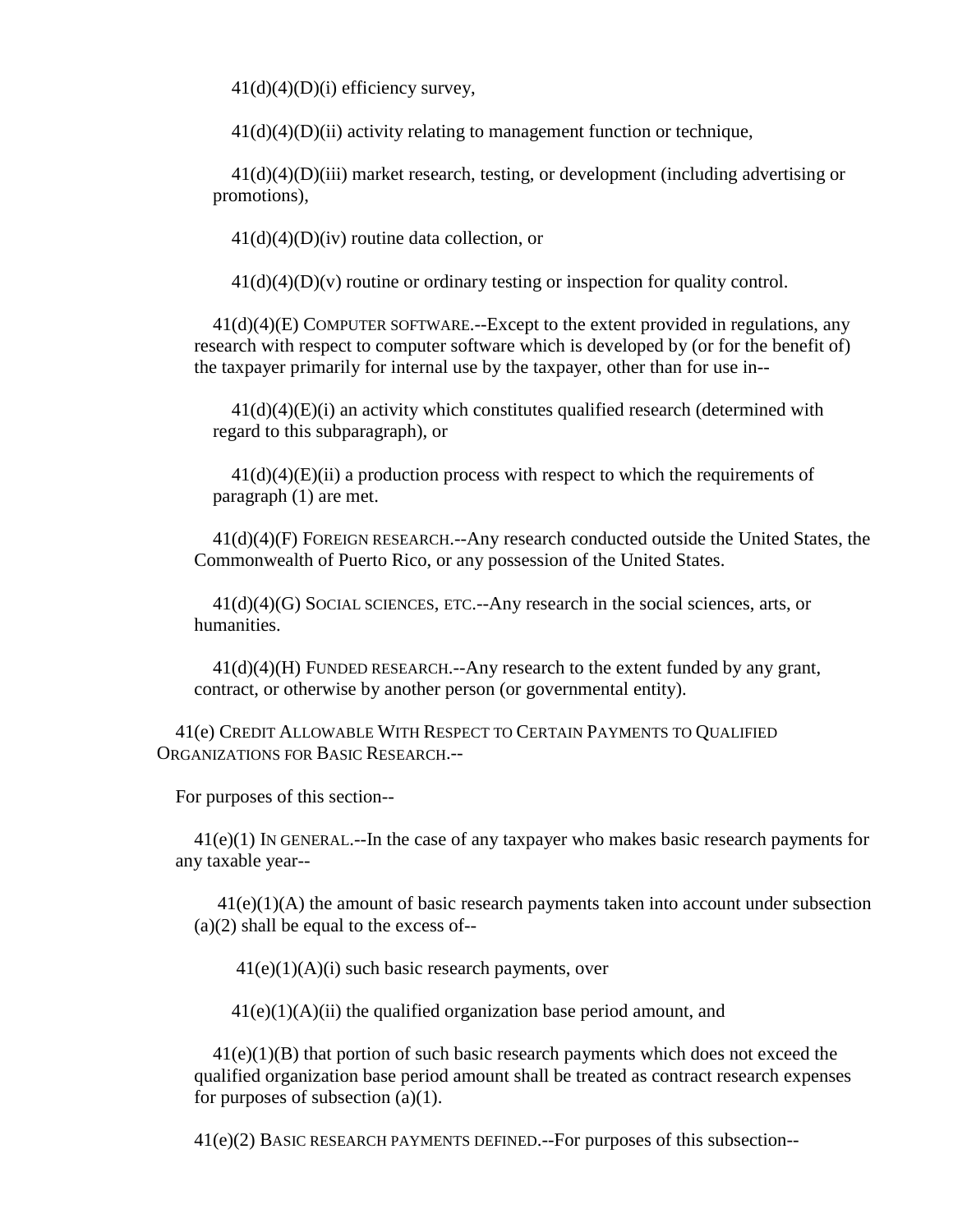41(e)(2)(A) IN GENERAL.--The term "basic research payment" means, with respect to any taxable year, any amount paid in cash during such taxable year by a corporation to any qualified organization for basic research but only if--

 $41(e)(2)(A)(i)$  such payment is pursuant to a written agreement between such corporation and such qualified organization, and

 $41(e)(2)(A)(ii)$  such basic research is to be performed by such qualified organization.

41(e)(2)(B) EXCEPTION TO REQUIREMENT THAT RESEARCH BE PERFORMED BY THE ORGANIZATION.--In the case of a qualified organization described in subparagraph (C) or (D) of paragraph (6), clause (ii) of subparagraph (A) shall not apply.

41(e)(3) QUALIFIED ORGANIZATION BASE PERIOD AMOUNT.--For purposes of this subsection, the term "qualified organization base period amount" means an amount equal to the sum of--

 $41(e)(3)(A)$  the minimum basic research amount, plus

41(e)(3)(B) the maintenance-of-effort amount.

41(e)(4) MINIMUM BASIC RESEARCH AMOUNT.--For purposes of this subsection--

 $41(e)(4)(A)$  IN GENERAL.--The term "minimum basic research amount" means an amount equal to the greater of--

41(e)(4)(A)(i) 1 percent of the average of the sum of amounts paid or incurred during the base period for--

 $41(e)(4)(A)(i)(I)$  any in-house research expenses, and

 $41(e)(4)(A)(i)(II)$  any contract research expenses, or

 $41(e)(4)(A)(ii)$  the amounts treated as contract research expenses during the base period by reason of this subsection (as in effect during the base period).

 $41(e)(4)(B)$  FLOOR AMOUNT.--Except in the case of a taxpayer which was in existence during a taxable year (other than a short taxable year) in the base period, the minimum basic research amount for any base period shall not be less than 50 percent of the basic research payments for the taxable year for which a determination is being made under this subsection.

41(e)(5) MAINTENANCE-OF-EFFORT AMOUNT.--For purposes of this subsection--

41(e)(5)(A) IN GENERAL.--The term "maintenance-of-effort amount" means, with respect to any taxable year, an amount equal to the excess (if any) of--

 $41(e)(5)(A)(i)$  an amount equal to--

 $41(e)(5)(A)(i)(I)$  the average of the nondesignated university contributions paid by the taxpayer during the base period, multiplied by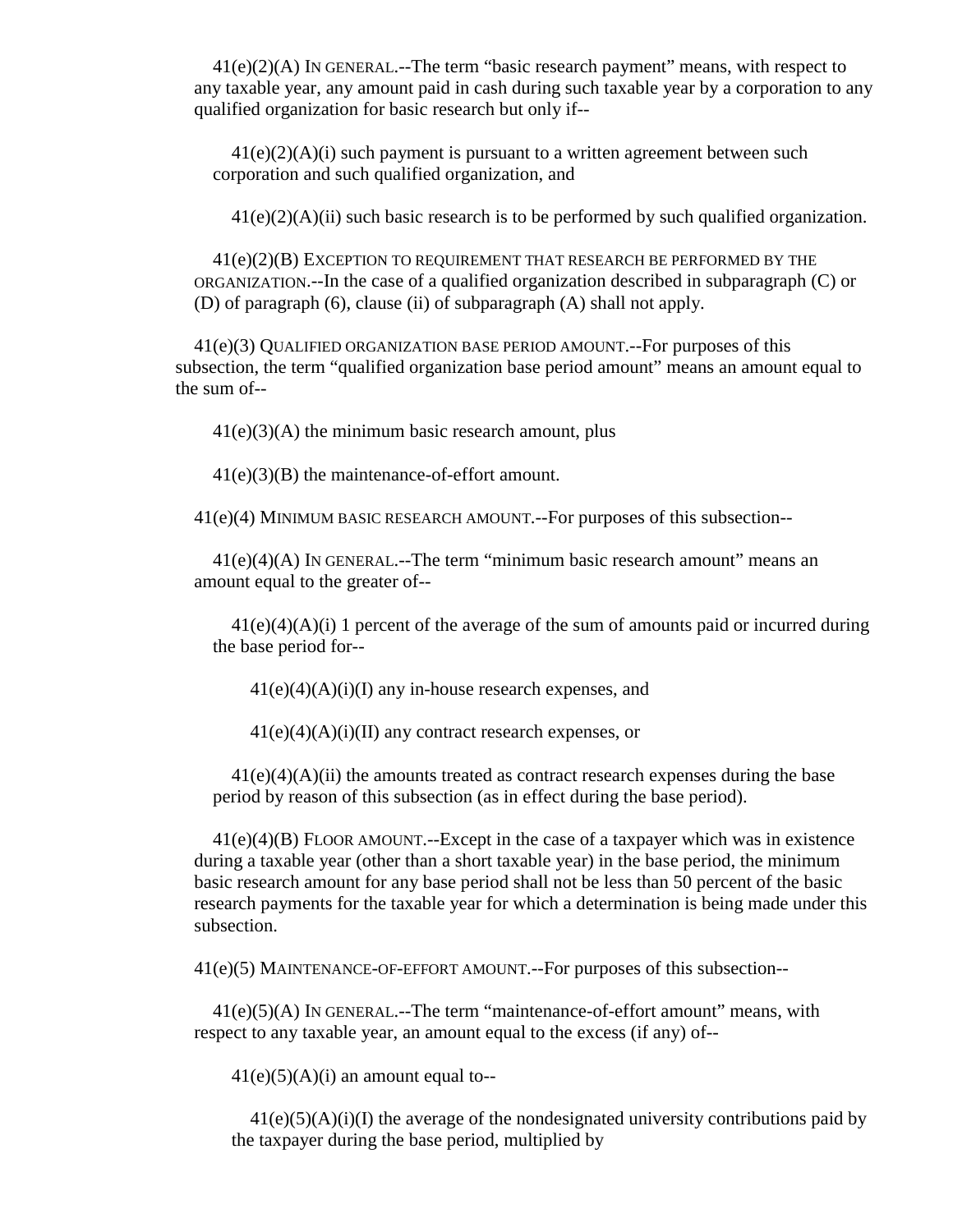$41(e)(5)(A)(i)(II)$  the cost-of-living adjustment for the calendar year in which such taxable year begins, over

 $41(e)(5)(A)(ii)$  the amount of nondesignated university contributions paid by the taxpayer during such taxable year.

41(e)(5)(B) NONDESIGNATED UNIVERSITY CONTRIBUTIONS.--For purposes of this paragraph, the term "nondesignated university contribution" means any amount paid by a taxpayer to any qualified organization described in paragraph  $(6)(A)$ --

 $41(e)(5)(B)(i)$  for which a deduction was allowable under section 170, and

 $41(e)(5)(B)(ii)$  which was not taken into account--

 $41(e)(5)(B)(ii)(I)$  in computing the amount of the credit under this section (as in effect during the base period) during any taxable year in the base period, or

 $41(e)(5)(B)(ii)(II)$  as a basic research payment for purposes of this section.

41(e)(5)(C) COST-OF-LIVING ADJUSTMENT DEFINED.--

 $41(e)(5)(C)(i)$  IN GENERAL.--The cost-of-living adjustment for any calendar year is the cost-of-living adjustment for such calendar year determined under section  $1(f)(3)$ , by substituting "calendar year 1987" for "calendar year 1992" in subparagraph (B) thereof [of Code Sec.  $1(f)(3)$ ].

 $41(e)(5)(C)(ii)$  Special rule where base period ends in a calendar year other THAN 1983 OR 1984.--If the base period of any taxpayer does not end in 1983 or 1984, section  $1(f)(3)(B)$  shall, for purposes of this paragraph, be applied by substituting the calendar year in which such base period ends for 1992. Such substitution shall be in lieu of the substitution under clause (i).

41(e)(6) QUALIFIED ORGANIZATION.--For purposes of this subsection, the term "qualified organization" means any of the following organizations:

41(e)(6)(A) EDUCATIONAL INSTITUTIONS.--Any educational organization which--

 $41(e)(6)(A)(i)$  is an institution of higher education (within the meaning of section 3304(f) ), and

 $41(e)(6)(A)(ii)$  is described in section  $170(b)(1)(A)(ii)$ .

41(e)(6)(B) CERTAIN SCIENTIFIC RESEARCH ORGANIZATIONS.--Any organization not described in subparagraph (A) which--

 $41(e)(6)(B)(i)$  is described in section  $501(c)(3)$  and is exempt from tax under section  $501(a)$ ,

 $41(e)(6)(B)(ii)$  is organized and operated primarily to conduct scientific research, and

 $41(e)(6)(B)(iii)$  is not a private foundation.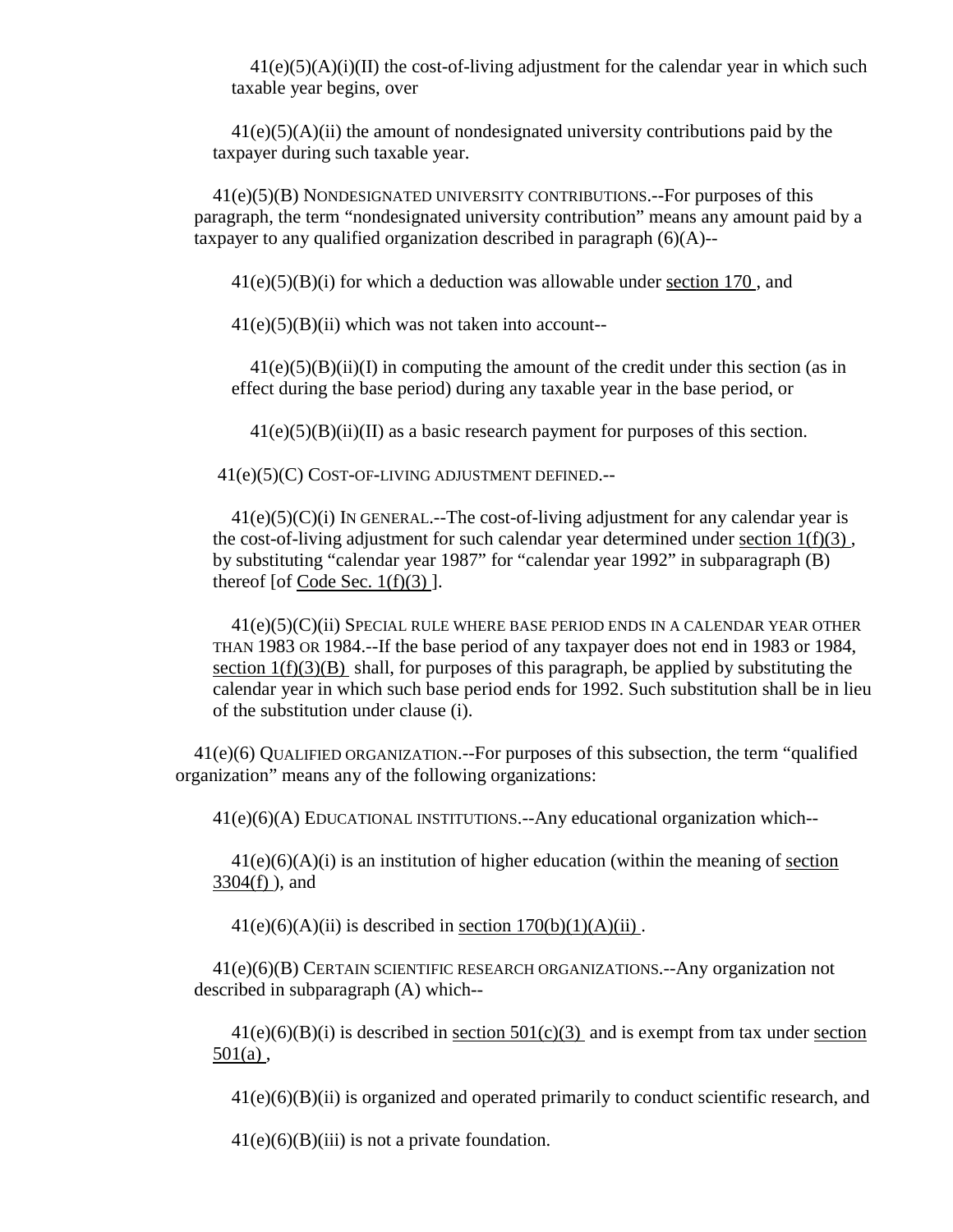41(e)(6)(C) SCIENTIFIC TAX-EXEMPT ORGANIZATIONS.--Any organization which--

 $41(e)(6)(C)(i)$  is described in--

 $41(e)(6)(C)(i)(I)$  section  $501(c)(3)$  (other than a private foundation), or

 $41(e)(6)(C)(i)(II)$  section  $501(c)(6)$ ,

 $41(e)(6)(C)(ii)$  is exempt from tax under section  $501(a)$ ,

 $41(e)(6)(C)(iii)$  is organized and operated primarily to promote scientific research by qualified organizations described in subparagraph (A) pursuant to written research agreements, and

 $41(e)(6)(C)(iv)$  currently expends--

 $41(e)(6)(C)(iv)(I)$  substantially all of its funds, or

 $41(e)(6)(C)(iv)(II)$  substantially all of the basic research payments received by it,

for grants to, or contracts for basic research with, an organization described in subparagraph (A).

41(e)(6)(D) CERTAIN GRANT ORGANIZATIONS.--Any organization not described in subparagraph (B) or (C) which--

 $41(e)(6)(D)(i)$  is described in <u>section 501(c)(3)</u> and is exempt from tax under section 501(a) (other than a private foundation),

 $41(e)(6)(D)(ii)$  is established and maintained by an organization established before July 10, 1981, which meets the requirements of clause (i),

 $41(e)(6)(D)(iii)$  is organized and operated exclusively for the purpose of making grants to organizations described in subparagraph (A) pursuant to written research agreements for purposes of basic research, and

 $41(e)(6)(D)(iv)$  makes an election, revocable only with the consent of the Secretary, to be treated as a private foundation for purposes of this title (other than section 4940 , relating to excise tax based on investment income).

41(e)(7) DEFINITIONS AND SPECIAL RULES.--For purposes of this subsection--

41(e)(7)(A) BASIC RESEARCH.--The term "basic research" means any original investigation for the advancement of scientific knowledge not having a specific commercial objective, except that such term shall not include--

41(e)(7)(A)(i) basic research conducted outside of the United States, and

 $41(e)(7)(A)(ii)$  basic research in the social sciences, arts, or humanities.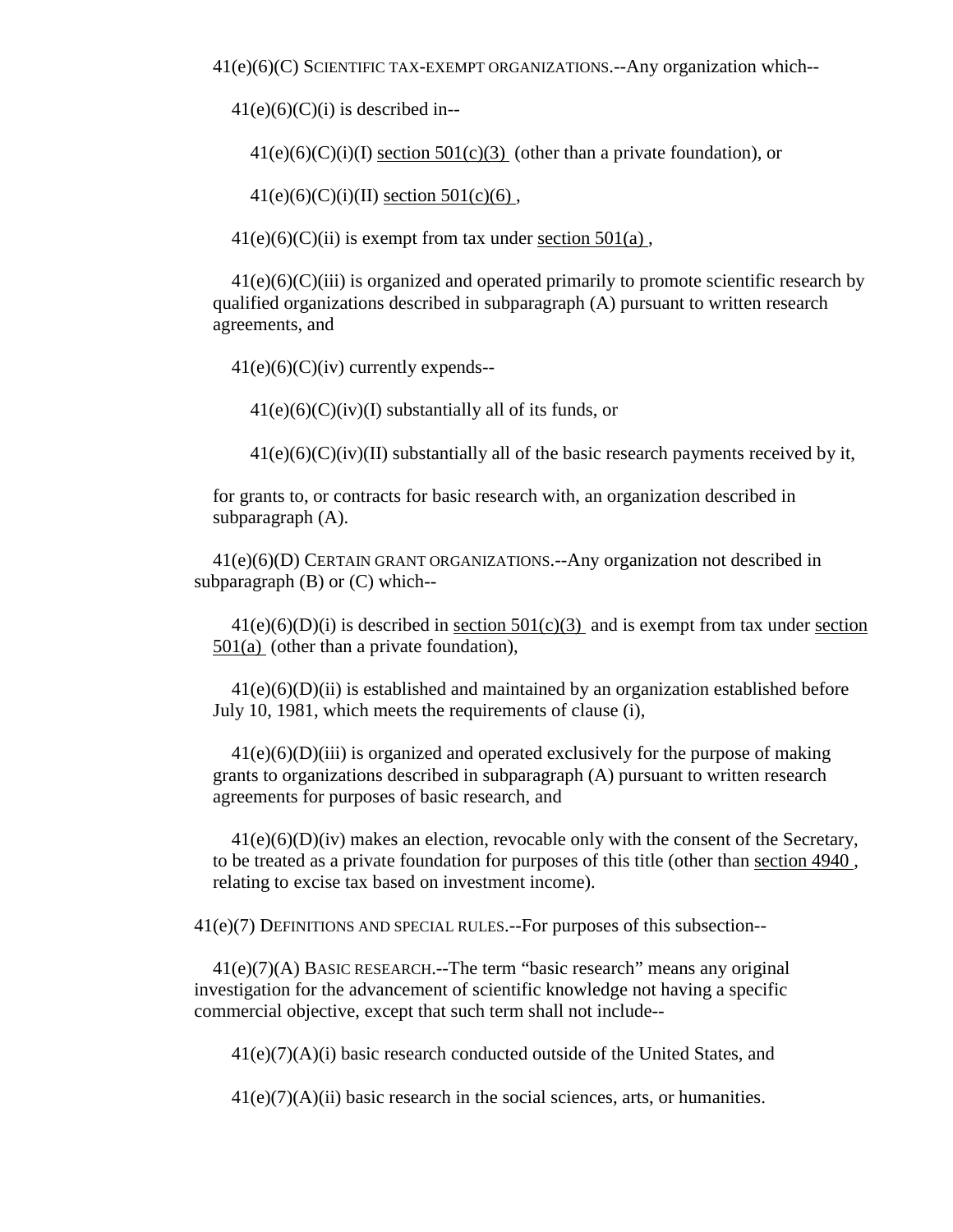41(e)(7)(B) BASE PERIOD.--The term "base period" means the 3-taxable-year period ending with the taxable year immediately preceding the 1st taxable year of the taxpayer beginning after December 31, 1983.

41(e)(7)(C) EXCLUSION FROM INCREMENTAL CREDIT CALCULATION.--For purposes of determining the amount of credit allowable under subsection  $(a)(1)$  for any taxable year, the amount of the basic research payments taken into account under subsection  $(a)(2)$ --

 $41(e)(7)(C)(i)$  shall not be treated as qualified research expenses under subsection  $(a)(1)(A)$ , and

 $41(e)(7)(C)(ii)$  shall not be included in the computation of base amount under subsection  $(a)(1)(B)$ .

41(e)(7)(D) TRADE OR BUSINESS QUALIFICATION.--For purposes of applying subsection (b)(1) to this subsection, any basic research payments shall be treated as an amount paid in carrying on a trade or business of the taxpayer in the taxable year in which it is paid (without regard to the provisions of subsection  $(b)(3)(B)$ ).

41(e)(7)(E) CERTAIN CORPORATIONS NOT ELIGIBLE.--The term "corporation" shall not include--

 $41(e)(7)(E)(i)$  an S corporation,

 $41(e)(7)(E)(ii)$  a personal holding company (as defined in section  $542$ ), or

 $41(e)(7)(E)(iii)$  a service organization (as defined in section  $414(m)(3)$ ).

41(f) SPECIAL RULES.--

For purposes of this section--

41(f)(1) AGGREGATION OF EXPENDITURES.--

41(f)(1)(A) CONTROLLED GROUP OF CORPORATIONS.--In determining the amount of the credit under this section--

 $41(f)(1)(A)(i)$  all members of the same controlled group of corporations shall be treated as a single taxpayer, and

 $41(f)(1)(A)(ii)$  the credit (if any) allowable by this section to each such member shall be its proportionate shares of the qualified research expenses and basic research payments giving rise to the credit.

41(f)(1)(B) COMMON CONTROL.--Under regulations prescribed by the Secretary, in determining the amount of the credit under this section--

 $41(f)(1)(B)(i)$  all trades or businesses (whether or not incorporated) which are under common control shall be treated as a single taxpayer, and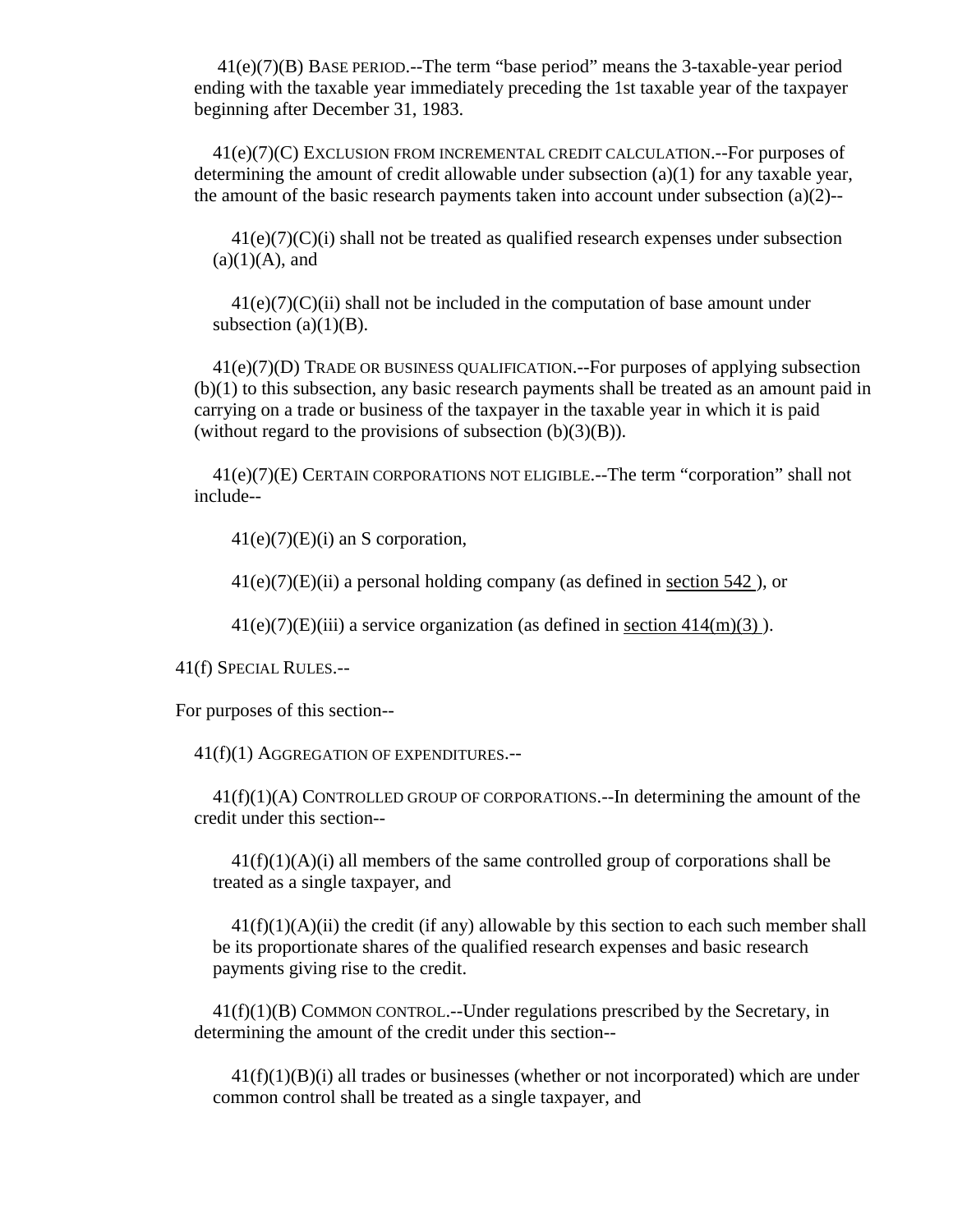$41(f)(1)(B)(ii)$  the credit (if any) allowable by this section to each such person shall be its proportionate shares of the qualified research expenses and basic research payments giving rise to the credit.

The regulations prescribed under this subparagraph shall be based on principles similar to the principles which apply in the case of subparagraph (A).

## 41(f)(2) ALLOCATIONS.--

41(f)(2)(A) PASS-THRU IN THE CASE OF ESTATES AND TRUSTS.--Under regulations prescribed by the Secretary, rules similar to the rules of subsection (d) of section 52 shall apply.

41(f)(2)(B) ALLOCATION IN THE CASE OF PARTNERSHIPS.--In the case of partnerships, the credit shall be allocated among partners under regulations prescribed by the Secretary.

41(f)(3) ADJUSTMENTS FOR CERTAIN ACQUISITIONS, ETC.--Under regulations prescribed by the Secretary--

 41(f)(3)(A) ACQUISITIONS.--If, after December 31, 1983, a taxpayer acquires the major portion of a trade or business of another person (hereinafter in this paragraph referred to as the "predecessor") or the major portion of a separate unit of a trade or business of a predecessor, then, for purposes of applying this section for any taxable year ending after such acquisition, the amount of qualified research expenses paid or incurred by the taxpayer during periods before such acquisition shall be increased by so much of such expenses paid or incurred by the predecessor with respect to the acquired trade or business as is attributable to the portion of such trade or business or separate unit acquired by the taxpayer, and the gross receipts of the taxpayer for such periods shall be increased by so much of the gross receipts of such predecessor with respect to the acquired trade or business as is attributable to such portion.

41(f)(3)(B) DISPOSITIONS.--If, after December 31, 1983--

 $41(f)(3)(B)(i)$  a taxpayer disposes of the major portion of any trade or business or the major portion of a separate unit of a trade or business in a transaction to which subparagraph (A) applies, and

 $41(f)(3)(B)(ii)$  the taxpayer furnished the acquiring person such information as is necessary for the application of subparagraph (A),

then, for purposes of applying this section for any taxable year ending after such disposition, the amount of qualified research expenses paid or incurred by the taxpayer during periods before such disposition shall be decreased by so much of such expenses as is attributable to the portion of such trade or business or separate unit disposed of by the taxpayer, and the gross receipts of the taxpayer for such periods shall be decreased by so much of the gross receipts as is attributable to such portion.

41(f)(3)(C) CERTAIN REIMBURSEMENTS TAKEN INTO ACCOUNT IN DETERMINING FIXED-BASE PERCENTAGE.--If during any of the 3 taxable years following the taxable year in which a disposition to which subparagraph (B) applies occurs, the disposing taxpayer (or a person with whom the taxpayer is required to aggregate expenditures under paragraph (1)) reimburses the acquiring person (or a person required to so aggregate expenditures with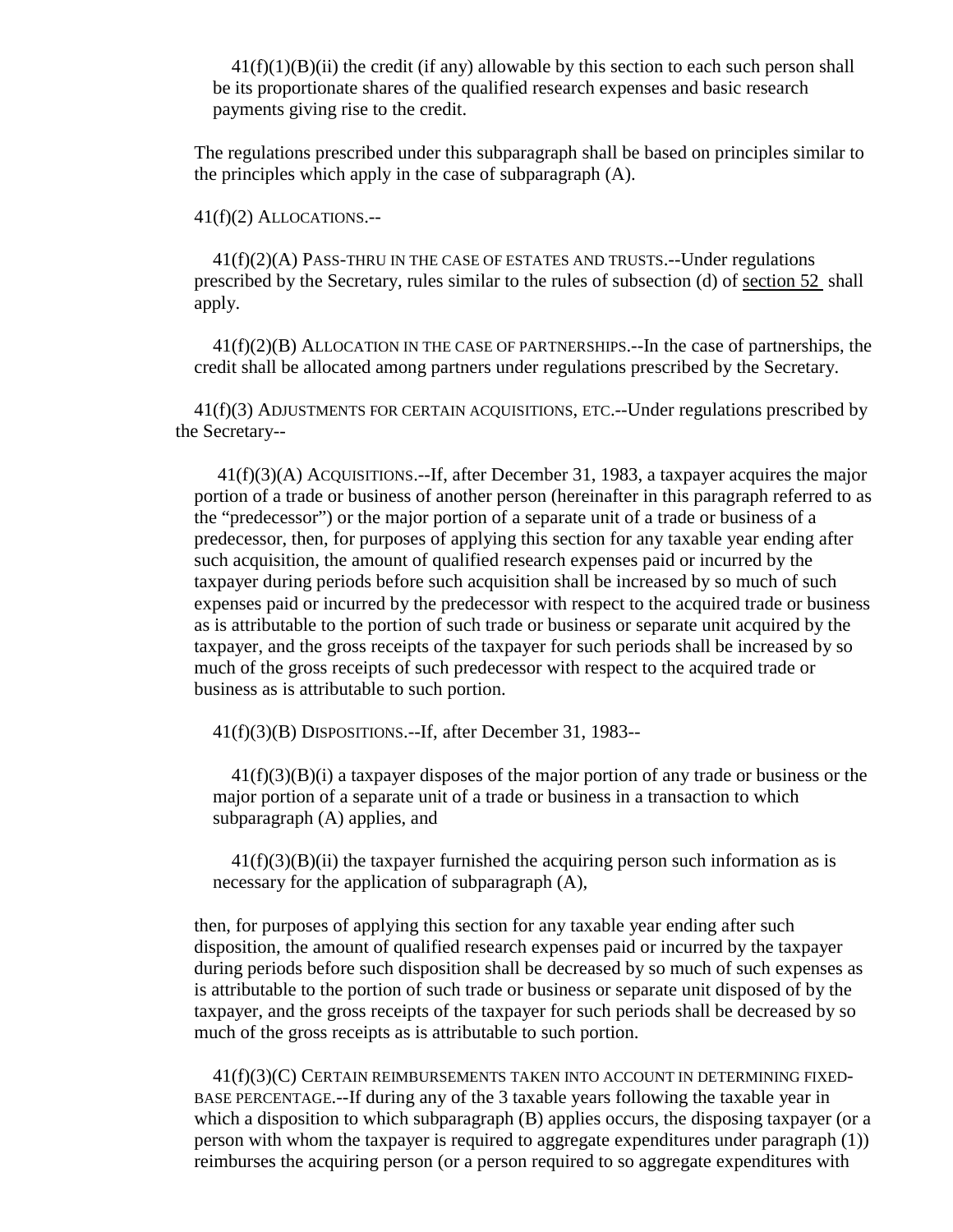such person) for research on behalf of the taxpayer, then the amount of qualified research expenses of the taxpayer for the taxable years taken into account in computing the fixedbase percentage shall be increased by the lesser of--

 $41(f)(3)(C)(i)$  the amount of the decrease under subparagraph (B) which is allocable to taxable years so taken into account, or

 $41(f)(3)(C)(ii)$  the product of the number of taxable years so taken into account, multiplied by the amount of the reimbursement described in this subparagraph.

41(f)(4) SHORT TAXABLE YEARS.--In the case of any short taxable year, qualified research expenses and gross receipts shall be annualized in such circumstances and under such methods as the Secretary may prescribe by regulation.

41(f)(5) CONTROLLED GROUP OF CORPORATIONS.--The term "controlled group of corporations" has the same meaning given to such term by section 1563(a) , except that--

 $41(f)(5)(A)$  "more than 50 percent" shall be substituted for "at least 80 percent" each place it appears in <u>section  $1563(a)(1)$ </u>, and

 $41(f)(5)(B)$  the determination shall be made without regard to subsections (a)(4) and  $(e)(3)(C)$  of section 1563.

41(g) SPECIAL RULE FOR PASS-THRU OF CREDIT.--

In the case of an individual who--

 $41(g)(1)$  owns an interest in an unincorporated trade or business,

 $41(g)(2)$  is a partner in a partnership,

 $41(g)(3)$  is a beneficiary of an estate or trust, or

 $41(g)(4)$  is a shareholder in an S corporation,

the amount determined under subsection (a) for any taxable year shall not exceed an amount (separately computed with respect to such person's interest in such trade or business or entity) equal to the amount of tax attributable to that portion of a person's taxable income which is allocable or apportionable to the person's interest in such trade or business or entity. If the amount determined under subsection (a) for any taxable year exceeds the limitation of the preceding sentence, such amount may be carried to other taxable years under the rules of section 39 ; except that the limitation of the preceding sentence shall be taken into account in lieu of the limitation of section 38(c) in applying section 39 .

41(h) TERMINATION.--

41(h)(1) IN GENERAL.--This section shall not apply to any amount paid or incurred--

41(h)(1)(A) after June 30, 1995, and before July 1, 1996, or

41(h)(1)(B) after June 30, 2004.